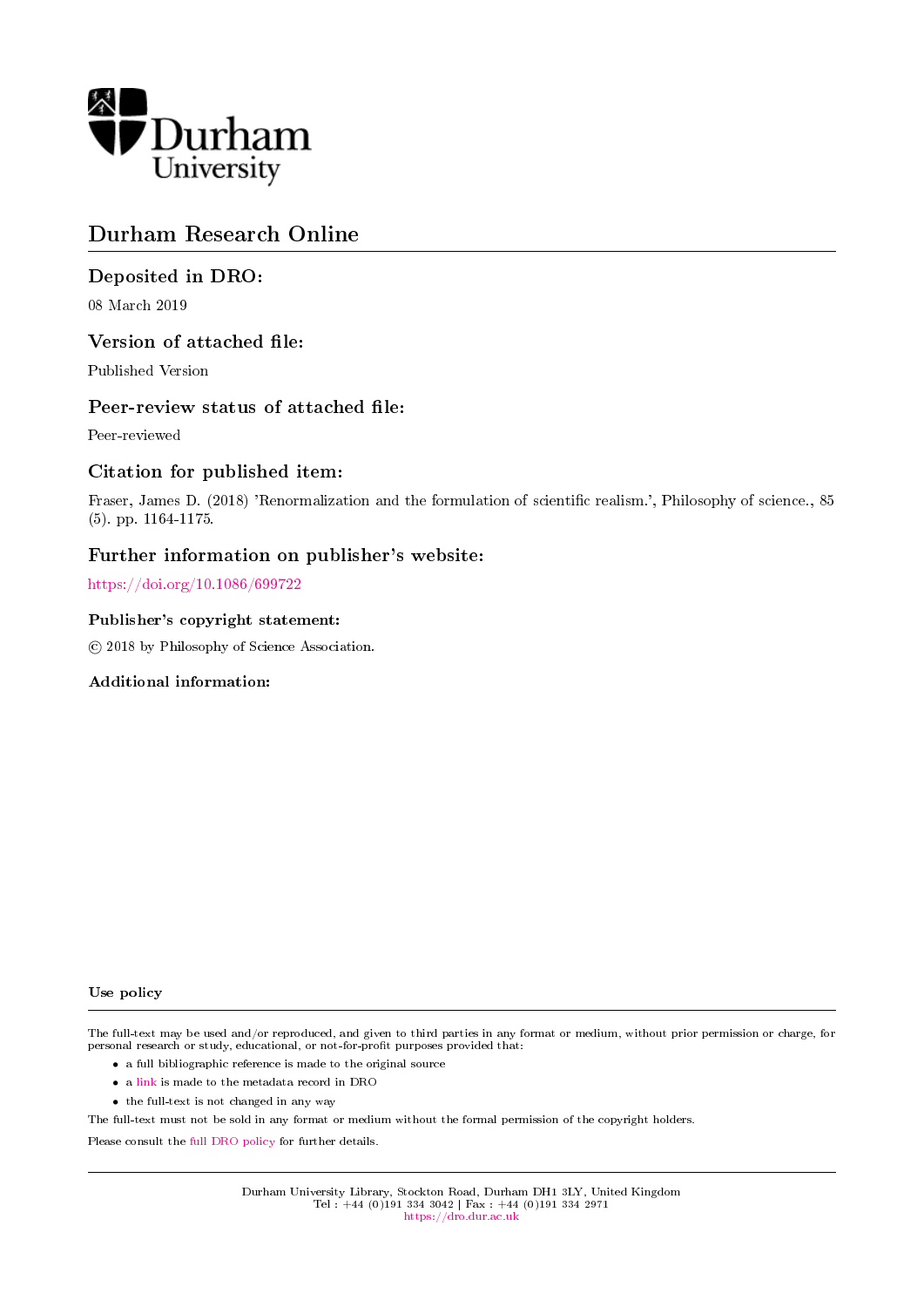# Renormalization and the Formulation of Scientific Realism

James D. Fraser\*<sup>†</sup>

Providing a precise statement of their position has long been a central challenge facing scientific realists. This article draws some morals about how realism ought to be formulated from the renormalization group framework in high-energy physics.

1. Introduction. Many philosophers of science subscribe to scientific realism. Unfortunately, there is much less agreement about what this doctrine amounts to. My suggestion in this article is that the renormalization group framework in high-energy physics provides an instructive case study when it comes to the question of how realism ought to be formulated. The claim that the renormalization group has important implications for a realist view of quantum field theory (QFT) has been mooted in the past by David Wallace (2006, 2011) and more recently by Porter Williams (2017). I develop this line of thought in a broader context here and argue that there are lessons to be learned for the broader realism debate. On the one hand, the role the renormalization group plays in identifying aspects of QFT models we should take representationally seriously supports a local approach to articulating the realist thesis; rather than attempting to explicate how theories latch onto the world in general terms, it shows that resources found in particular scientific contexts can be a crucial part of this story. On the other hand, it points to a strategy for responding to Kyle Stanford's "trust argument." Stanford chal-

\*To contact the author, please write to: Department of Philosophy, Durham University, 50 Old Elvet, DH1 3HN, United Kingdom; e-mail: jamesf 09@hotmail.co.uk.

Thanks to Doreen Fraser and Laura Ruetsche for inviting me to participate in the symposium and to Steven French, Porter Williams, and Laura Ruetsche (again) for useful discussions of previous versions of this material.

Philosophy of Science, 85 (December 2018) pp. 1164–1175. 0031-8248/2018/8505-0034\$10.00 Copyright 2018 by the Philosophy of Science Association. All rights reserved.

1164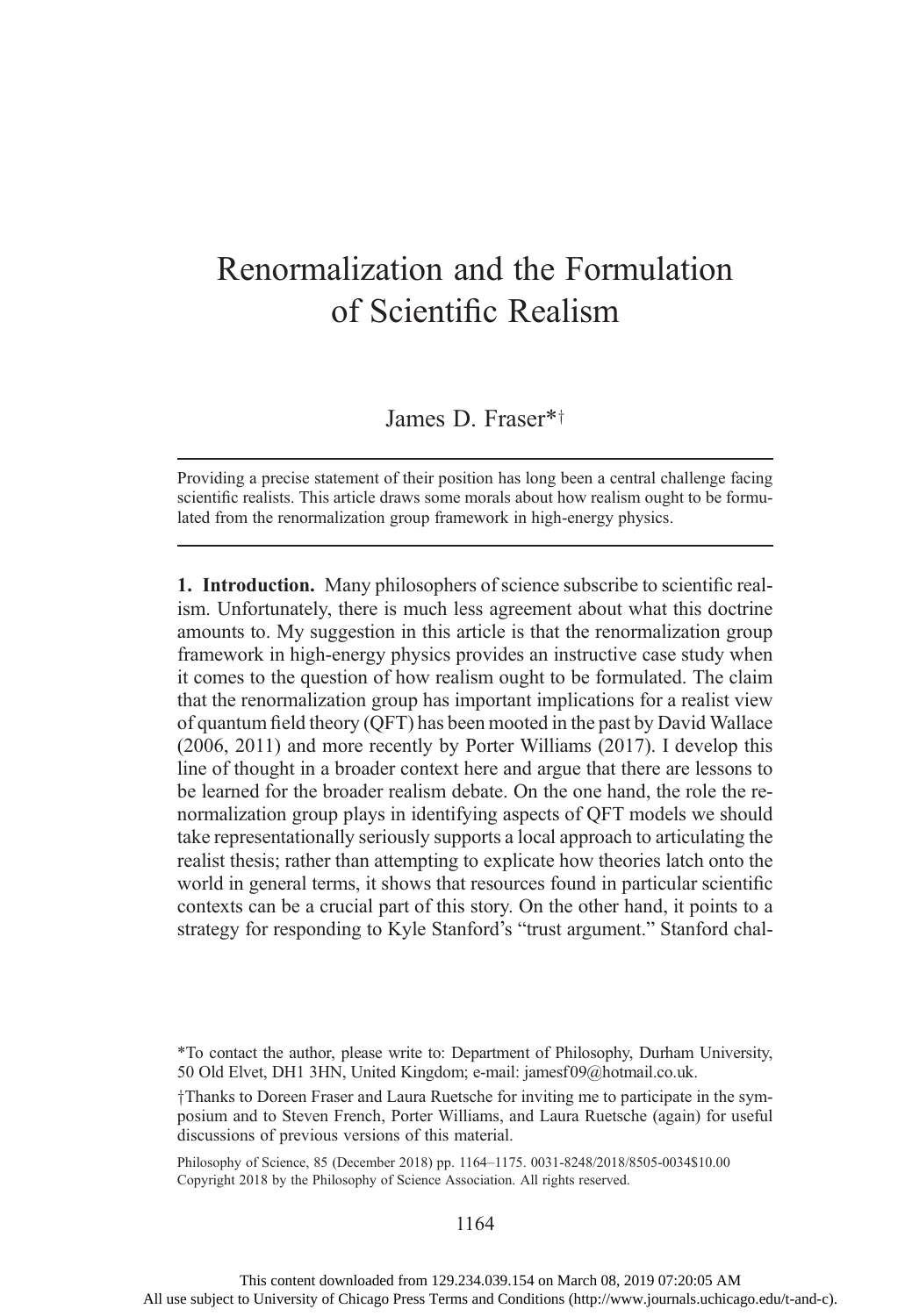lenges the realist to tell us what of our current theories will survive future scientific progress. While this can seem to be an impossible task in the abstract, I will suggest that it may become more tractable at the local, theory-bytheory, level.

The plan for the article is as follows: section 2 provides an opinionated overview of some key issues surrounding the formulation of realism, section 3 introduces the renormalization group and explains how it helps substantiate a realist analysis of QFT models, and section 4 draws out some broader morals for the formulation problem.

2. The Formulation Problem. What is scientific realism? A naive answer is that it is the claim that our best-confirmed scientific theories are true. It quickly becomes obvious that construing realism in this way renders it a wildly implausible doctrine, however. One much-discussed reason is the pattern of theory change found in the historical record. Examples of theories that made accurate predictions in their day but later turned out to be false are legion in the history of science, and while philosophers with realist sympathies have pushed against the idea that this undermines the connection between empirical success and truth entirely, they typically admit that it gives us grounds to doubt that current theories get everything exactly right. There are also ample indications within contemporary science itself that our theories are not entirely veridical. To take a particularly stark example, our most fundamental physical theories, QFT and general relativity, furnish mutually inconsistent accounts of what the world is like, and powerful theoretical arguments suggest that a completely new framework is needed to fully describe gravitational phenomena.

What should the would-be realist replace this naive formulation with? What seems to be needed is a more modest epistemic attitude toward predictively successful theories: something stronger than merely taking them to be empirically adequate, as the constructive empiricist advises, but weaker than believing everything they say about the world. A common move when outlining the realist position in its broad brushstrokes is to replace the word 'true' in the naive formulation with 'approximately true'. Ultimately, though, this only postpones the problem, as what it means for a theory to be approximately true stands in dire need of clarification. While there is a great deal of disagreement over how a more precise formulation of realism should be developed in detail, some consensus has emerged about the general form it should take. It is widely agreed, among both contemporary realists and antirealist critics, that any formulation worthy of serious consideration must be 'selective', recommending we commit ourselves to some parts of a successful theory's content, while rejecting, or remaining agnostic about, others. The challenge to spell out the sense in which successful theories are approximately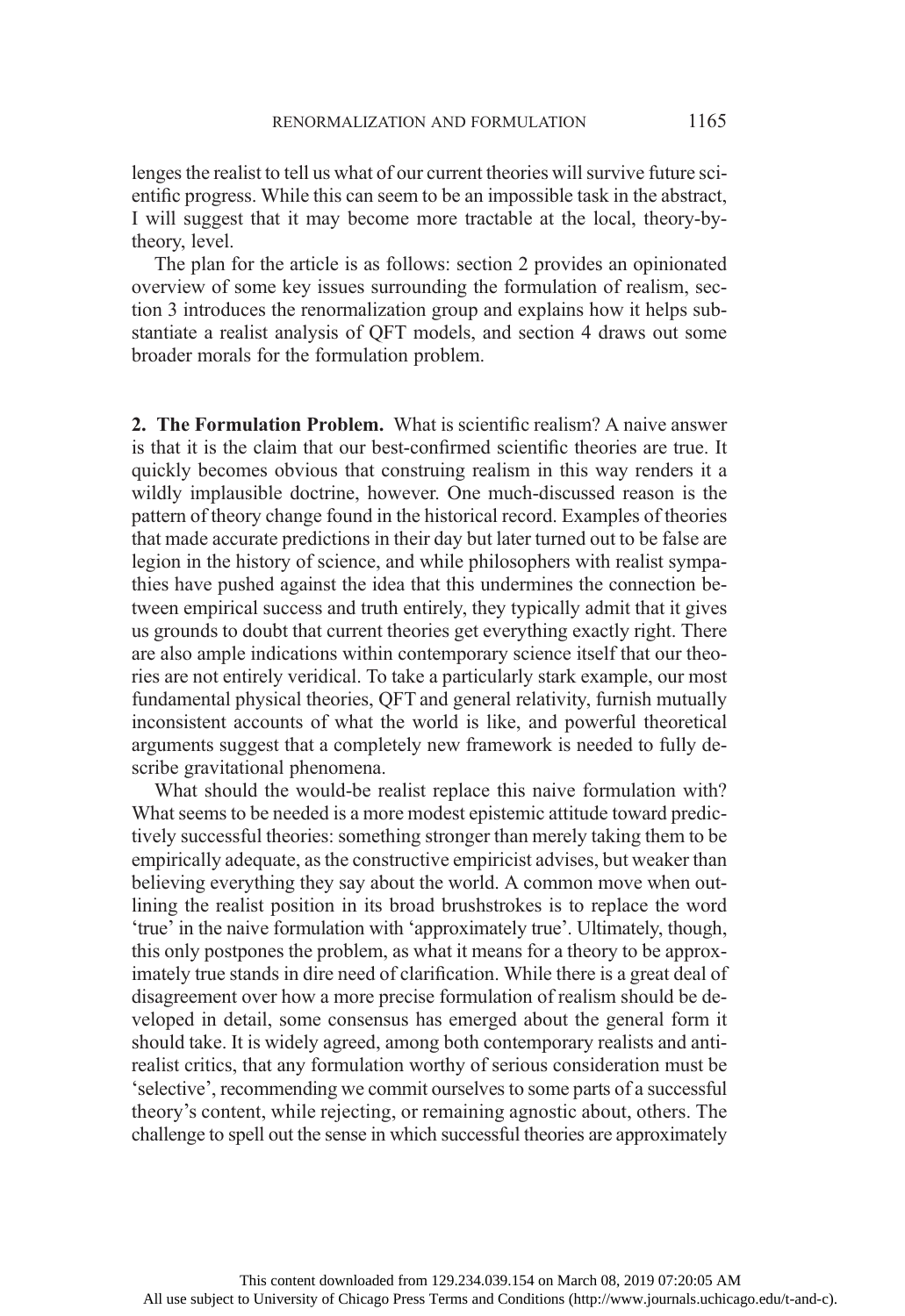true can then be answered, at least in part, by pointing to a subset of their claims about the unobservable that hit their mark.<sup>1</sup> This selective approach owes its popularity to the dominant realist approach to the challenge of historical theory change. In response to pessimistic inductionists, realist commentators have urged that the empirical success of superseded theories did not depend on their claims that conflict with present science. Rather, the theoretical constituents of these theories that were really responsible for their accurate predictions are retained in their successors and therefore have a shot at describing the world as it is. The lesson that has been drawn from the debate over theory change then is that the realist's epistemic optimism ought to be directed at the parts of a theory that underwrite, and explain, its predictive successes rather than its representational content as a whole.

This idea is sufficiently vague that it can be fleshed out and interpreted in very different ways, leading to a proliferation of selective formulations of realism in the recent literature. There are many points of divergence between these variants, but I will focus here on two key questions on which the renormalization group sheds interesting light: whether selectivists should spell out their commitments in global or local terms and whether it is possible to implement the selective strategy prospectively, in advance of future scientific developments.<sup>2</sup>

Once a broadly selective approach to the formulation problem has been adopted, the obvious question is which parts of our theories should we be committed to. There are different particular answers to this question, but there are also different types of answers. A more global answer (in my terminology) aims to provide a general characterization of the belief-worthy content of any successful theory. Saatsi (2017) calls this sort of approach 'recipe realism': the ideal being a formula that takes in theories and spits out beliefs about the world in a completely regular way. One brand of realism that has

<sup>1.</sup> To be sure, many questions remain about approximate truth and its role in the formulation of realism. Some selective realists ascribe the property of approximate truth to individual theory constituents, for instance, so there is a residual puzzle about how to make sense of this notion at this level of particular theoretical claims.

<sup>2.</sup> The global/local axis I am invoking here should not be confused with the question of whether arguments for realism ought to be construed globally or locally. The no-miracles argument has traditionally been understood as a meta-scientific inference starting from the success of science as a whole; but this approach has recently come under attack, with some advocating a shift toward more local arguments found within science itself as the core motivation for realism (Magnus and Callender 2004; Saatsi 2009). What I am interested in here, however, is how the realist thesis should be stated; in principle at least, this is a separate issue from how it is defended. One might favor global arguments for realism while cashing out the specific commitments engendered by one's epistemology of science on a theory-by-theory basis, for instance.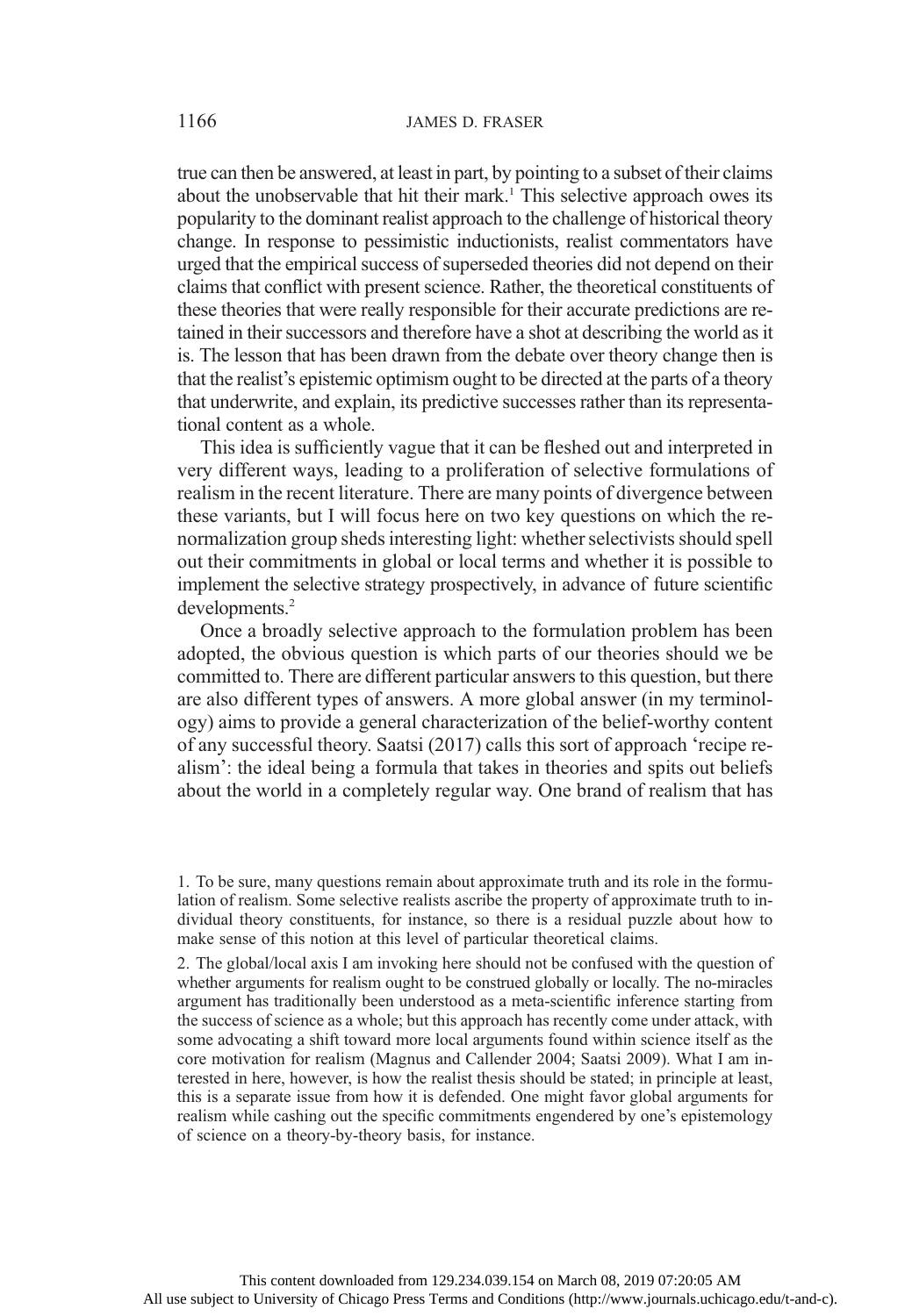sometimes been understood in these terms is epistemic structural realism.<sup>3</sup> Following Worrall (1989), contemporary incarnations of this doctrine have been inspired by episodes of theory change in physics in which posited entities, such as the luminiferous ether and gravitational field, are dropped, but continuities exist at the level of mathematical structure. The conclusion drawn is that it is the structural claims of our theories that realists ought to put their faith in. One attempt at making this precise has been to identify the structural content of a theory with its Ramsey sentence, apparently furnishing a procedure for picking out the claims structuralists ought to commit themselves to that can be applied across the board. Many contemporary brands of realism at least aspire to this sort of blanket statement about which aspects of our theories get things right.

No formulation of this kind has achieved anything close to widespread acceptance, however. One problem is that the diversity of science makes generalization a risky business. Recipes for identifying veridical content that are compelling in one area of science may be much less so in others. Stanford (2003) attacks structural realism, for instance, by pointing to examples from biology in which mathematical structure does not seem to be preserved through theory change. Another worry is that the drive toward generality leads global formulations to abstract away from peculiarities of particular theories that are relevant to appraising their representational success. While both Newtonian gravity theory and thermodynamics can arguably be described as sharing structure with more fundamental physical theories, the specific structural claims that are retained at the fundamental level are quite different in each case, as is the sort of explanation this affords of the theory's empirical successes. Even in contexts in which the structuralist intuition has some purchase then, the distinction between structural and nonstructural claims seems to be too coarse-grained to pinpoint the parts of a theory that drive its success. Ultimately, global formulations tend to find themselves in the uncomfortable position of being simultaneously too general and not general enough to convincingly carry out the selective project.

These sorts of concerns have led some philosophers to move toward a more local response to the formulation problem (Barrett 2008; Saatsi 2016, 2017). Instead of trying to specify how successful theories relate to the world in one fell swoop, this approach implements the selective strategy on a theory-

3. I should note here that while structural realism is often read as a global selective formulation of realism, it is not clear that its advocates understand it this way. French and Ladyman (2010, 32), for instance, state that "the job of predicting what will be preserved and what abandoned by future science belongs to science itself not to philosophy," apparently disavowing the idea that the notion of structure delineates which parts of successful theories we should trust in Stanford's (2006) sense. Still, this caricature of structural realism will be a useful foil for the localized approach to the formulation problem I will introduce shortly.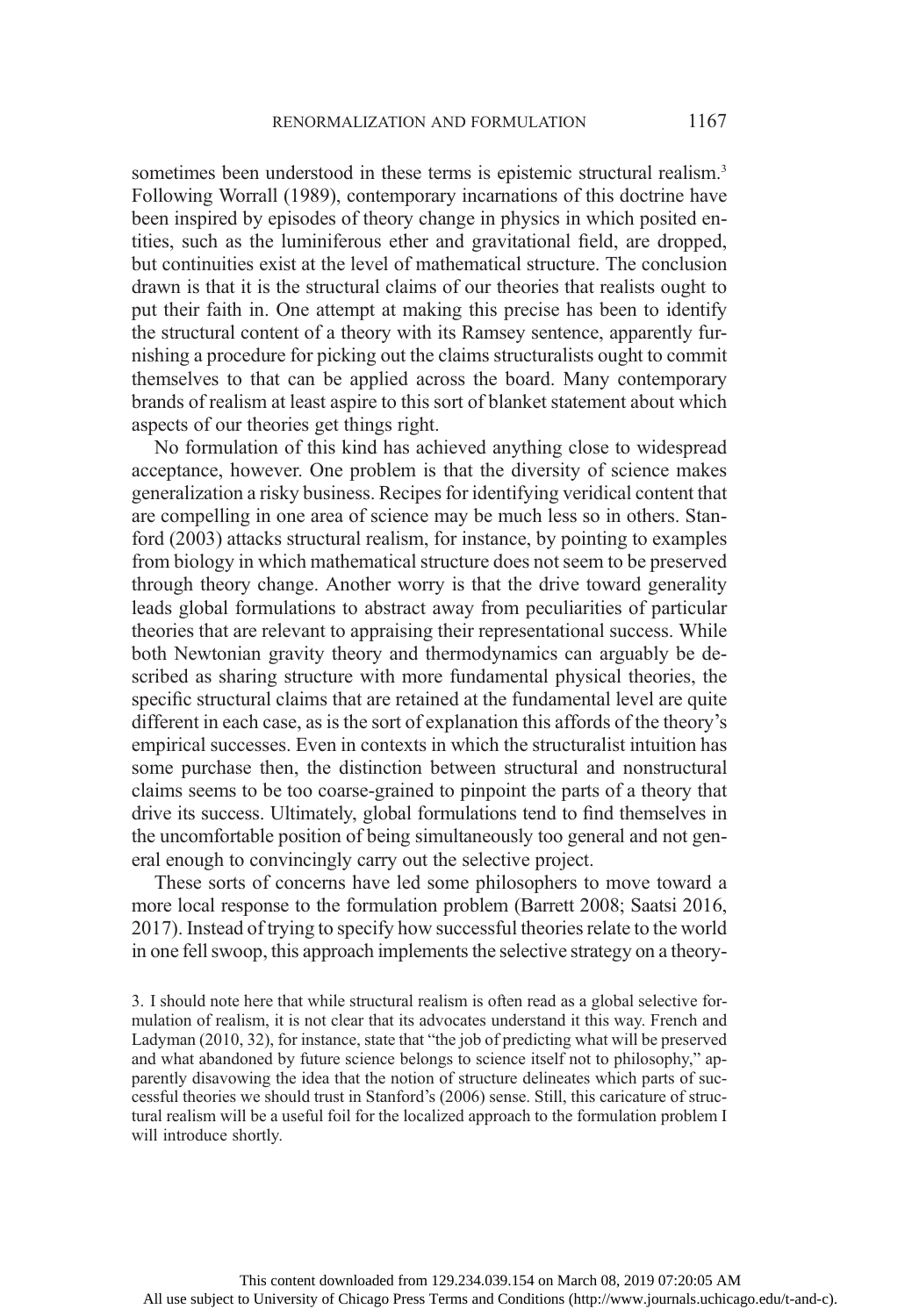by-theory basis. The question of what sort of doxastic attitude we ought to take toward the theoretical claims of Newtonian gravity, for instance, is answered via a close study of the theory itself rather than invoking some general criterion for realist commitment. Barrett (2008) points, in particular, to foundational research on geometrized formulations of Newtonian gravity (surveyed in Malament [2012]), which allows us to precisely describe how some of its extra-empirical content is embedded within general relativity, as doing the real work in spelling out the sense in which the theory is approximately true. This is a thoroughly theory-specific story, and the thought is that carrying out the selective strategy in practice will typically turn on local scientific arguments and theoretical resources. Local realists still adopt a general epistemic stance toward science: they take the empirical success of our theories to be explained, at least for the most part, by the fact that they are getting something right about the world. But the task of spelling out the specific claims about the world engendered by this stance is delegated to philosophers of the specific sciences.

While this move avoids some of the difficulties plaguing global formulations, however, it seems to have a serious cost when it comes to the issue of prospective applicability. Local selectivists might be able to point to intertheoretic relations with general relativity to clarify the representational status of Newtonian gravity, but what about general relativity itself? Global selective realists will have an answer here: they will wheel out their formula for identifying belief-worthy content. But what can the localist, who eschews this kind of response, say? The cases that Barrett and Saatsi point to as exemplars for the way in which the approximate truth of theories can be cashed out locally invariably turn on their embedding within more fundamental theories. Consequently, realism about our current best theories might seem to end up amounting to little more than a promissory note: the local selective realist claims that general relativity latches onto reality in a way that explains its success, but exactly how we cannot yet say.4 Just as Newton had no idea which parts of his theory of gravity would be preserved in contemporary gravitational physics, we seem to be in a similar epistemic situation with respect to current fundamental physics.

This sort of worry is the basis of Stanford's (2006) "trust argument." According to Stanford, any form of realism worthy of the name must tell us

<sup>4.</sup> This obviously threatens our ability to use general relativity to identify belief-worthy parts of Newtonian gravity, so this problem is apt to flow upward, affecting nonfundamental theories as well. Barrett and Saatsi are, of course, keenly aware of this point and offer different responses. Barrett (2008) emphasizes that the transition from Newtonian gravity to general relativity can still be understood as eliminating descriptive error, while Saatsi (2016) styles it as an exemplar that can give us a handle on how a theory's representational success could possibly explain its empirical success.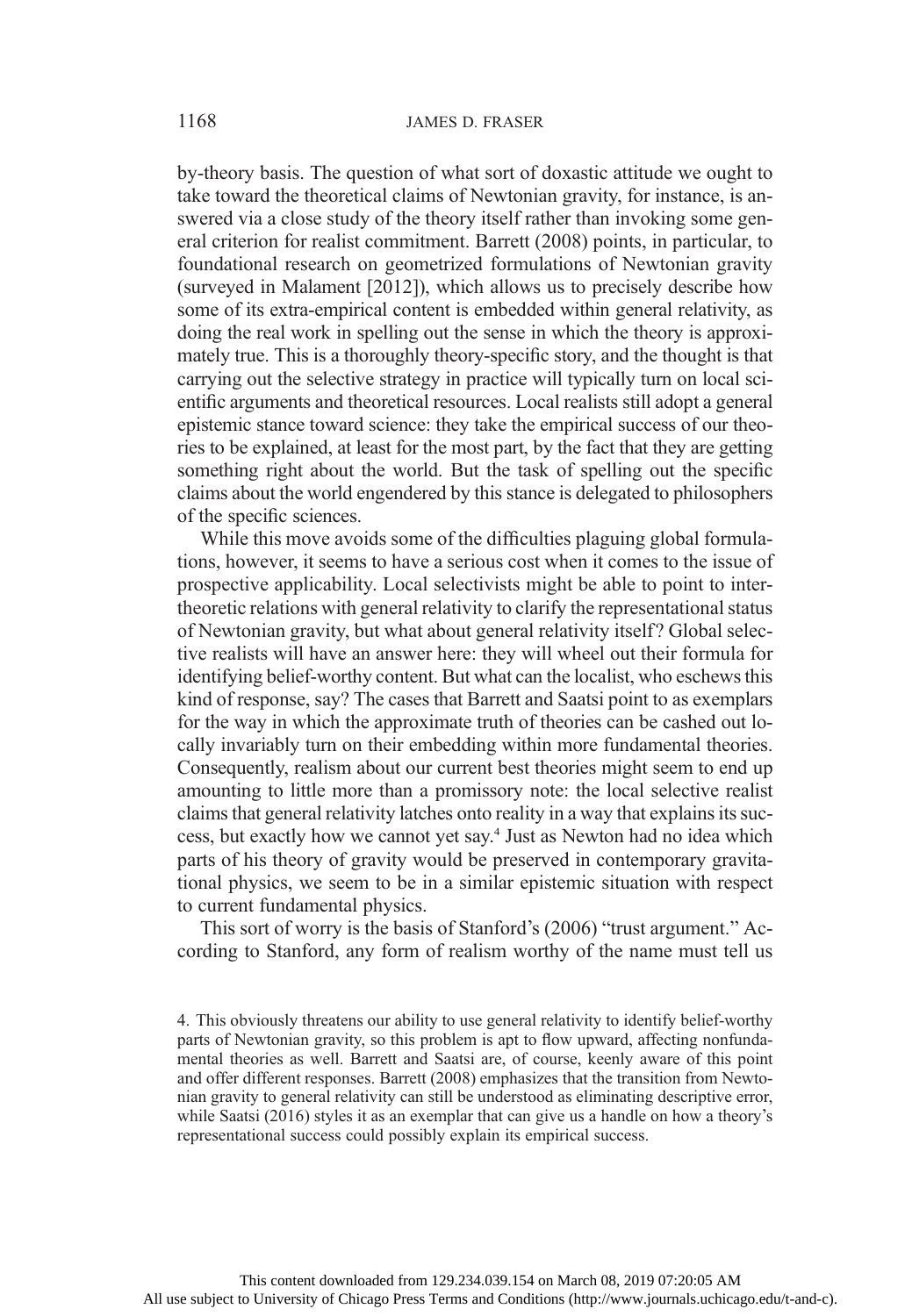which features of our theories we can trust now, not merely in retrospect. I suspect that the perceived need to respond to this challenge is a key reason why defenders of realism have sought to defend a global formulation of their doctrine that can be projected into the future. An alternative reaction to this line of attack, however, is to simply refuse the bait and deny that realists need to state their epistemic commitments prospectively. After all, the claim about general relativity sketched above clearly goes beyond constructive empiricists' stance toward the theory; they would, of course, remain completely agnostic about general relativity's claims about the unobservable and deny the need for an explanation of its empirical success in terms of its extraempirical representational success. Saatsi (2016) simply bites the bullet here and calls his local version of realism 'minimal realism' in recognition of the fact that some intuitions about what a realist attitude toward current scientific theories amounts to are not necessarily borne out on this formulation.

It is at this juncture in the dialectic that the renormalization group becomes interesting. The application of renormalization group methods in highenergy physics provides another example of how local theoretical resources can play an important role in substantiating a selective realist reading of a theory. Crucially, though, this story is prospective in character, operating in advance of developments beyond the standard model of particle physics. What this suggests is that abandoning a global formulation of realism does not necessarily mean ceding the possibility of prospective commitments entirely, and a localized realism need not be as minimal as Saatsi suggests.

3. The Renormalization Group and Selective Realism. The renormalization group is a widely applicable framework for investigating the behavior of systems at different length and energy scales. The basic strategy is to study the action of a coarse-graining transformation—an operation that takes us from an initial model to a new one that lacks some of the degrees of freedom associated with variations at small-length scales/high energies but shares its large-scale/low-energy properties. How this procedure is implemented depends a great deal on the sort of systems one is interested in, and consequently, renormalization group methods take on diverse forms in different areas of physics (and beyond). I will focus here on the application of renormalization group methods to QFT and specifically on the momentum space approach pioneered by Wilson and Kogut (1974).

This story starts with the path integral expression for the partition function, Z. This crucial quantity encapsulates basically everything there is to know about a QFT model. In particular, all of a theory's correlation functions (vacuum expectation values of field operators at disparate space-time points) can be derived from it. For a single scalar field  $\phi$ , the partition function is associated with a functional integral: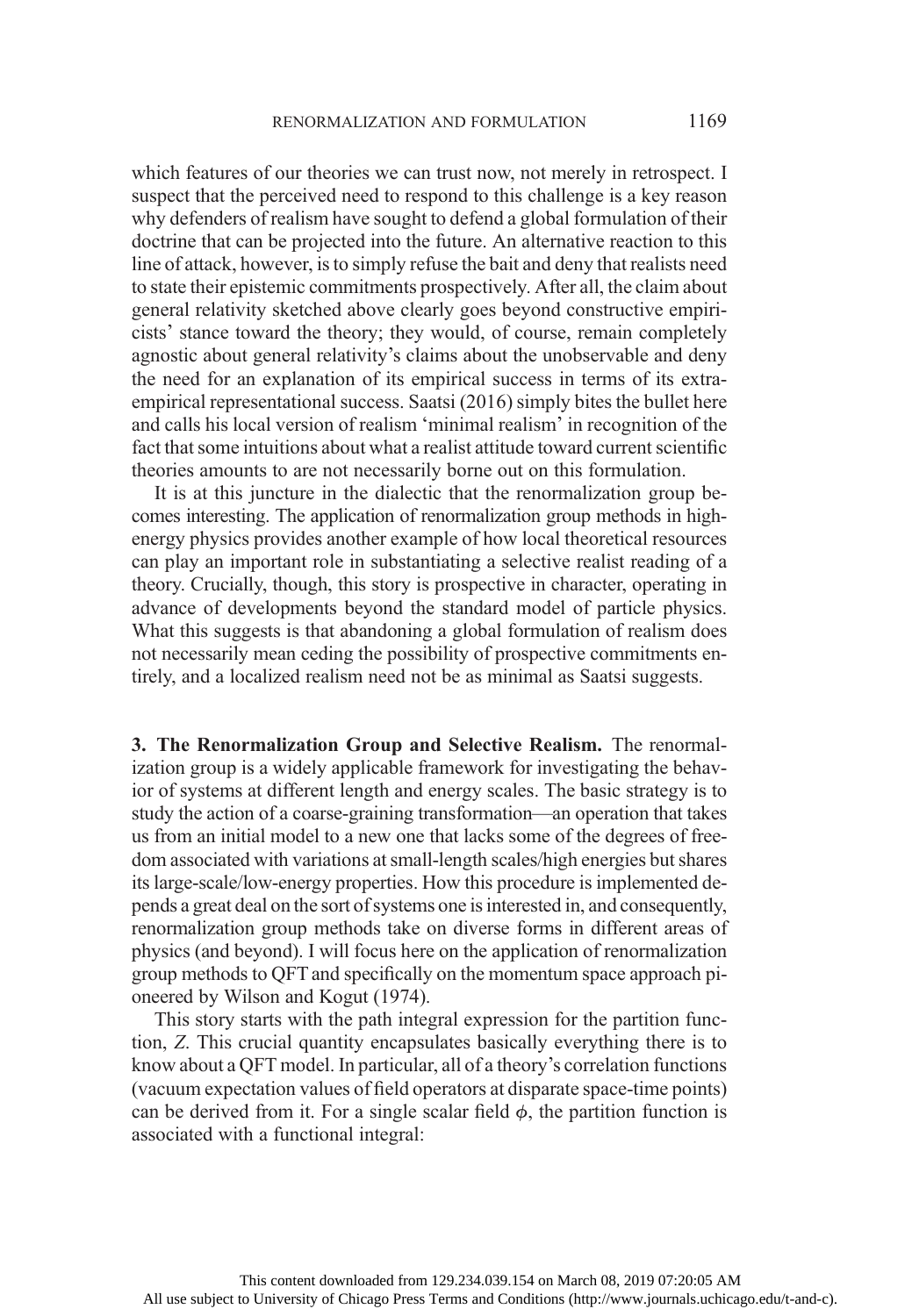$$
Z = \int \mathcal{D}\phi e^{iS[\phi]},\tag{1}
$$

where  $S[\phi]$  is the action of the model, and the measure  $\mathcal{D}\phi$  indicates that a sum is being taken over all possible configurations of the field. As is well known, there are grave difficulties with precisely defining this integral for a field that varies over a continuous space-time. One way around this problem is to introduce an ultraviolet cutoff  $\Lambda$ —an upper limit on the possible momenta of field states. A straightforward way of doing this is to place the theory on a lattice so there is a minimal distance over which the field can vary. Once this is done it is possible to give a precise meaning to the path integral. The Wilsonian renormalization group is then based on setting up a coarse-graining transformation on cutoff QFT models of this kind.

Wilson's insight was that, instead of evaluating the whole path integral at once, we can start with the contribution due to high-momentum field configurations, whose Fourier transforms have support above some value  $\mu$ . This part of the path integral can be computed separately and absorbed into a shift in the action. In symbols,

$$
\int_{|p| \le \mu} \mathcal{D}\phi \int_{\mu \le |p| \le \Lambda} \mathcal{D}\phi e^{iS} = \int_{|p| \le \mu} \mathcal{D}\phi e^{i(S+\delta S)}.
$$
 (2)

This defines a transformation that takes us from an initial cutoff QFT model to a new one, which has a lower cutoff, and a modified dynamics, but behaves like the original (specifically, sharing its long-range correlation functions). This is often informally described as 'integrating out' the field modes associated with variations on small-length scales.

We can view this transformation as inducing a 'flow' on a space of models, with dimensions corresponding to all possible interactions between fields. Studying this flow has proved to be a powerful source of information about the scaling properties of QFT models. The most important discovery for our purposes is the phenomenon of universality in the low-energy regime. It turns out that QFT models with wildly different dynamics display very similar low-energy behavior. Consider, for the sake of concreteness, the class of scalar field theories with actions of the form

$$
S = \int d^4x \left[ \frac{1}{2} (\partial_\mu \phi)^2 - \frac{1}{2} m^2 \phi^2 - \sum_{n=2}^\infty \frac{\lambda_{2n}}{2n!} \phi^{2n} \right],
$$
 (3)

where *m* is a mass parameter and  $\{\lambda_4, \lambda_6, ...\}$  are couplings for possible interaction terms. Under repeated applications of the coarse-graining transformation, the renormalization group flow of this class of theories can be shown to be attracted toward a two-dimensional surface spanned by m and  $\lambda_4$  (as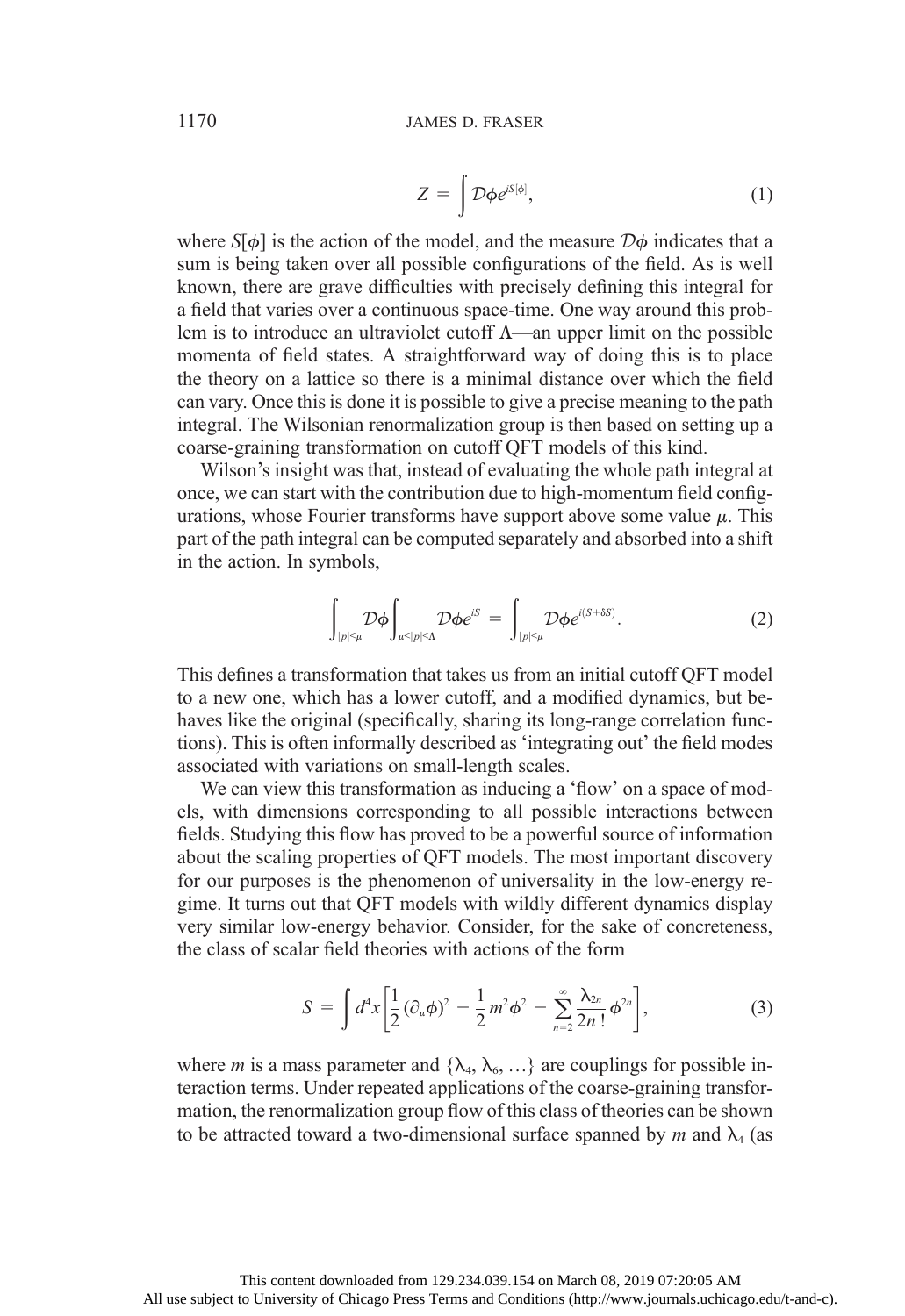

Figure 1. Renormalization group flow of scalar field theories to a surface spanned by renormalizable parameters.

shown in fig.  $1$ ).<sup>5</sup> This behavior is believed to hold generally: while infinitely many interaction terms between a set of fields are possible, the renormalization group transformation induces a flow toward a finite-dimensional surface spanned by so-called renormalizable parameters—those with nonnegative mass dimension. This means, in essence, that large classes of QFT models look the same at suitably large-length scales.

What does all this have to do with scientific realism? The thought is that these renormalization group results give us the means to develop a selective realist reading of current QFTs.

On the one hand, the renormalization group helps us identify features of QFT models that we should not take representationally seriously.<sup>6</sup> Quantum

6. Williams (2017) gives a similar characterization of the role that the renormalization group can play in identifying representational artifacts and discusses some more detailed

<sup>5.</sup> See Polchinski (1984). Duncan (2012) provides a broader discussion of these results and their significance.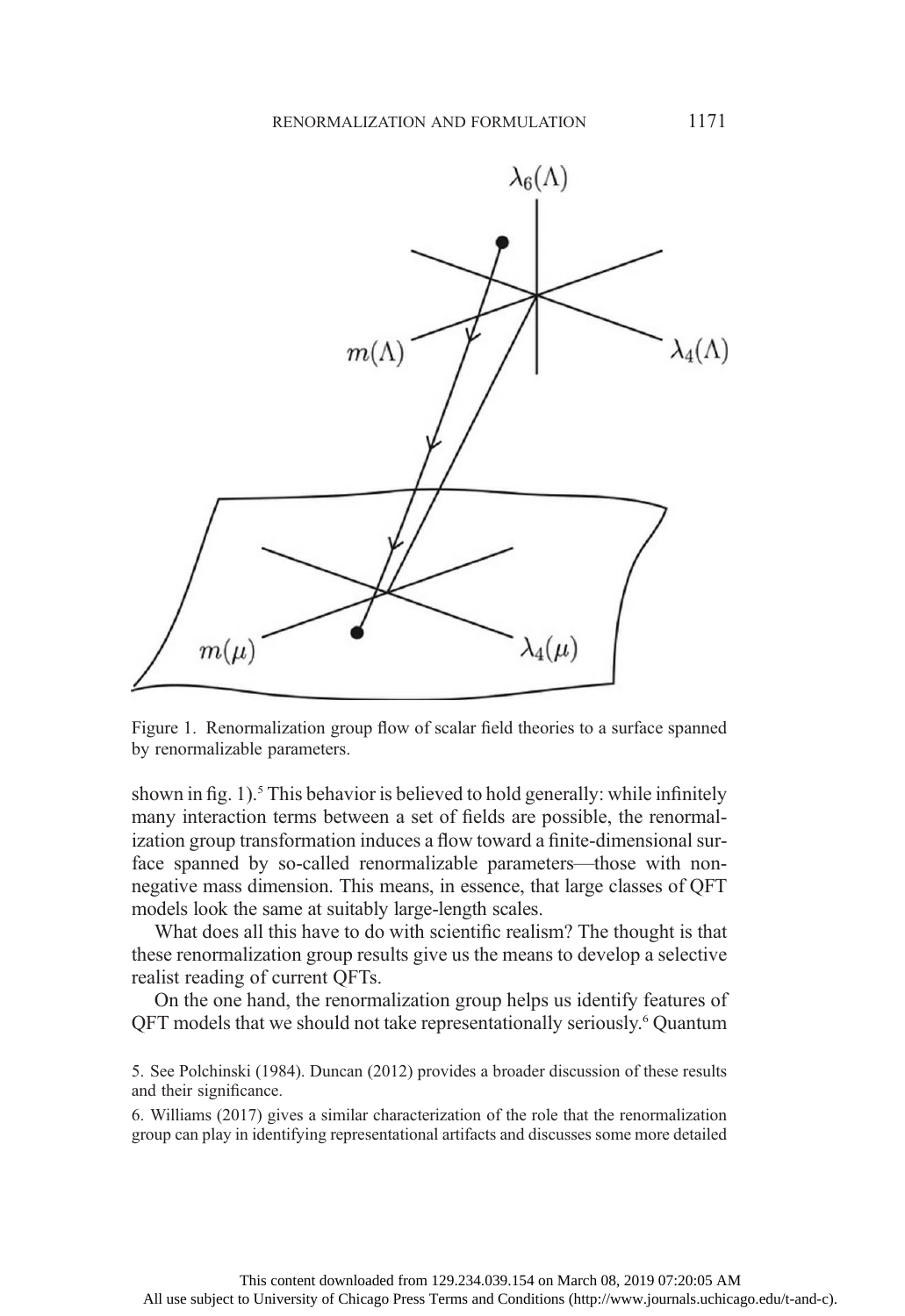electrodynamics (QED) and the other component theories of the standard model of particle physics have famously produced some of the most accurate predictions in the history of science. Much of this success takes the form of estimates of cross sections for scattering events produced in particle colliders, with the current threshold on experimentally attainable energies being at the order of 1013 eV. The renormalization group results just discussed reveal that many features of current QFT models do not really make a difference to these empirical successes, however, in the sense that they can be varied without affecting scattering cross sections at these energy scales. For one thing, it establishes that these quantities are highly insensitive to the imposition of an ultraviolet cutoff, as well as the details of how this is done. We can also vary the dynamics of a model at the cutoff scale without affecting its predictions; adding nonrenormalizable interactions to the QED action, for instance, does not undermine its empirical adequacy. What this tells us is that many of the claims QFT models make about the world at the fundamental level do not contribute to, and are not supported by, the empirical success of the standard model. Of course, we also have external reasons to doubt that QFTs describe reality at all scales: the QFT framework itself is expected to break down as the Planck scale is approached. But the renormalization group gives us a precise way of pinpointing the parts of current theories that we should disavow, or at least remain agnostic about.

On the other hand, it seems to provide us with the means to articulate positive commitments supported by the success of the standard model. The classes of QFT models that share the same low-energy predictions arguably make common claims about relatively large-scale, nonfundamental, aspects of the world. Giving a precise characterization of this shared content is one of the central challenges facing the sort of realist view of QFT I am proposing here, but a preliminary strategy is to point to correlation functions over distances much longer than the cutoff scale as appropriate targets for realist commitment. These quantities are preserved by the renormalization group coarse-graining transformation and encode the long-distance structure of a QFT model. They are also directly connected to its successful predictions: you cannot vary the long-distance correlation functions of a theory without drastically affecting its low-energy scattering cross sections.7 Furthermore,

examples of distortions induced by the imposition of a cutoff, such as Lorentz violations and mirror fermions that appear when fermionic fields are put on a lattice.

<sup>7.</sup> A potential objection here is that the realist reading of QFT models I have sketched fails to adequately distinguish itself from constructive empiricism. This is a prima facie worry because correlation functions are often characterized in operationalist terms via their connection to scattering cross sections in the physics literature. A key challenge facing this approach to QFT then is to give a robustly ontological interpretation of the correlation functions or adopt some other characterization of the coarse-grained theoretical claims underlying the success of current models.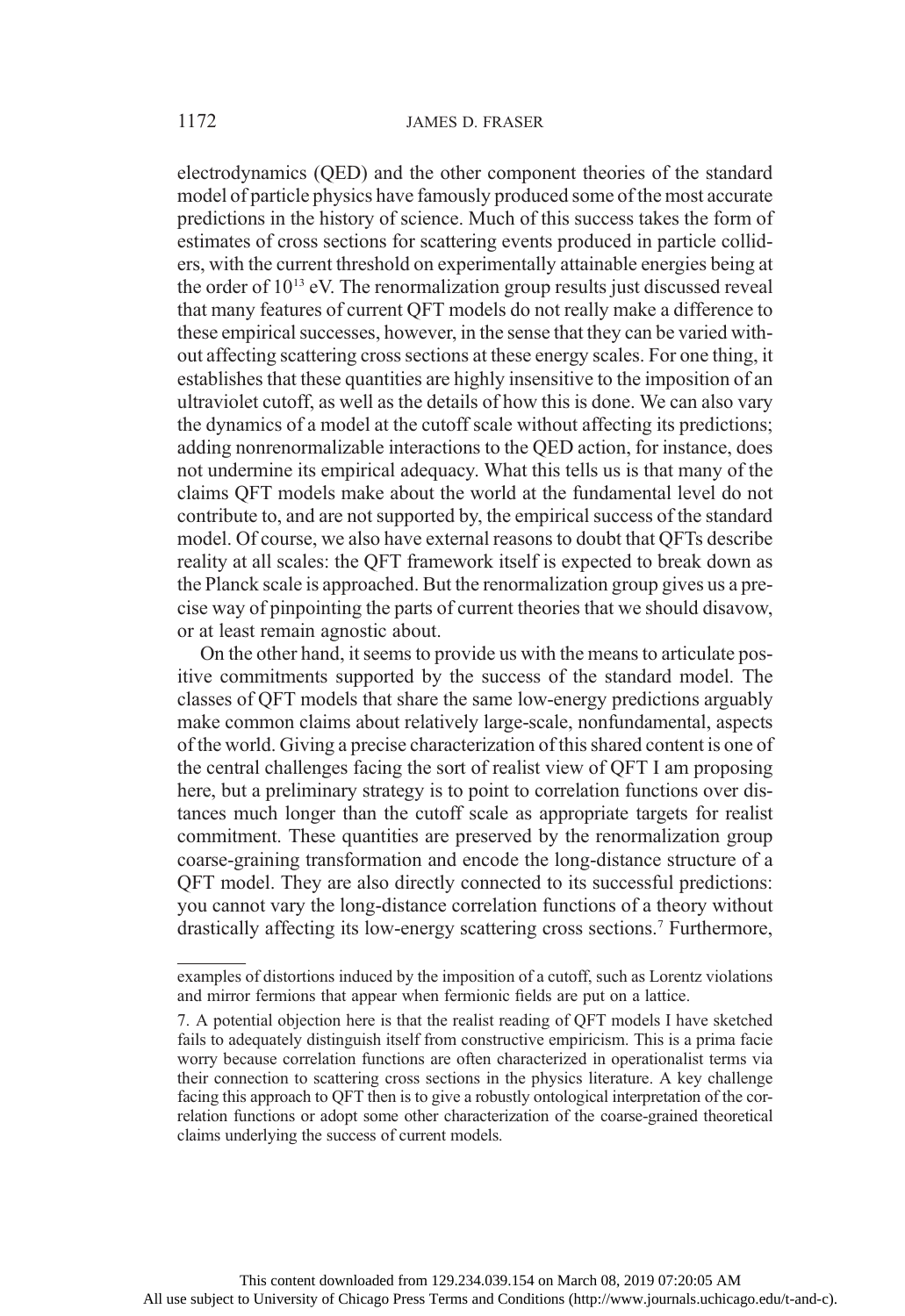in demonstrating that these large-scale properties of a QFT model are insensitive to what is going on at very high energies, the renormalization group is also telling us that these features are largely independent of the details of unknown physics at currently inaccessible energy scales. We thus have reason to be confident that these features of current QFTs will be retained through future theory change, in one way or another, whatever physics beyond the standard model has in store for us.<sup>8</sup>

The picture that emerges from these considerations then is that QFTs enjoy a kind of coarse-grained representational success, capturing some (relatively) long-distance, low-energy, features of the world while distorting its fundamental structure. A potentially useful comparison here is to continuum models in fluid mechanics, which misrepresent the atomic structure of real fluids but accurately describe many of their bulk properties. This fits well with the effective field theory approach to QFT that has come to dominate high-energy physics in the wake of Wilson's work on the renormalization group; at least part of what is meant when physicists characterize the standard model as an effective field theory is that it correctly describes the physics of currently probed scales but should not be trusted at higher energies. For the aspiring scientific realist this differentiated attitude toward the content of QFT models offers a way of making precise the sense in which these theories are approximately true along selectivist lines.

4. Some Morals. We have only scratched the surface of how renormalization group methods affect our understanding of QFT, and many aspects of the preceding discussion are controversial. Wallace (2006, 2011) and Williams (2017) advance similar (and I hope complementary) analyses of the epistemic significance of the renormalization group, but Doreen Fraser (2011) takes a much more deflationary line, which conflicts with some of the claims endorsed above. There remains a great deal of work to be done in developing and defending the sort of realist view of OFT just outlined then.<sup>9</sup> I want to conclude, however, by returning to the broader question of how scientific realism ought to be formulated.

8. The idea that renormalization theory should be understood as isolating features of current theories that are robust under future theory change is advanced in a prescient paper by Alexander Rueger (1990). One concern about the way I have developed this claim here, pressed by Ruetsche (2018), is that it seems to rest on the assumption that future theories can be situated in the space of possible theories on which the renormalization group transformation acts. We can be fairly confident that future QFTs can be treated in this way, but when it comes to quantum gravity theories, the question becomes much murkier. The worry then is that these renormalization group arguments ultimately fall afoul of Stanford's 'unconceived alternatives' problem for realism.

9. See James Fraser (forthcoming) for a more detailed discussion of this approach to the epistemology of QFT, which describes avenues for future work.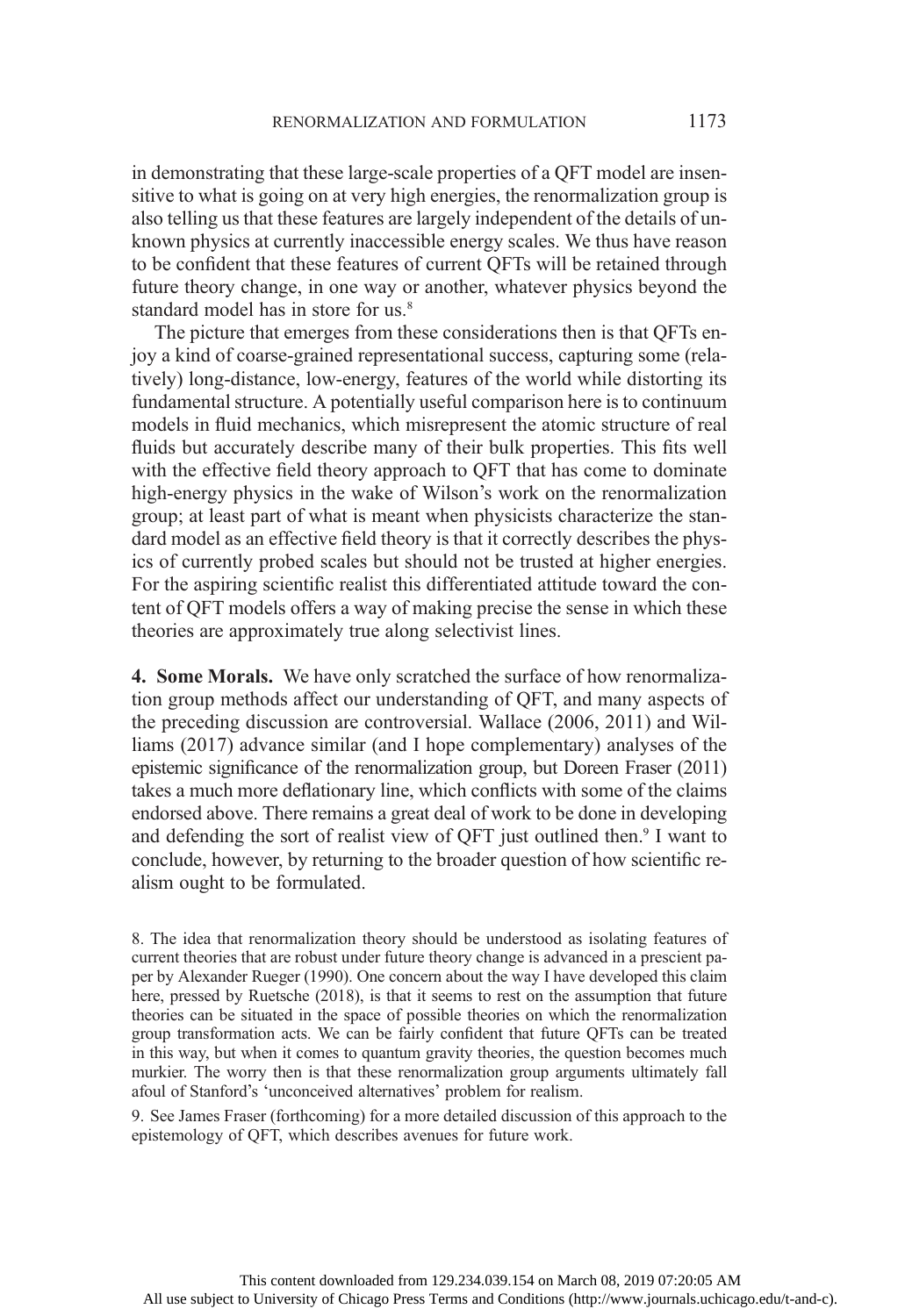#### 1174 JAMES D. FRASER

What sort of general morals can be extracted from this case study? First and foremost, it offers further support for a localized response to the formulation problem. The appeal to the renormalization group framework in the discussion of the previous section exemplifies the local selective realist's claim that local scientific resources often play a crucial role in articulating the relationship a theory bears to the world. Furthermore, we found no need for an overarching thesis about which parts of our theories get things right. The resulting analysis of the representational success of QFT models does, admittedly, chime with the intuitive picture underlying epistemic structural realism: the fundamental ontological claims of QFT models were rejected while nonfundamental, broadly structural, features are singled out for realist optimism. But the putative distinction between structural and nonstructural features did no real work in identifying appropriate targets for realist commitment and ultimately adds little to the picture furnished by the renormalization group. This all suggests that we ought to abandon as misguided any attempt to provide a fully general characterization of the approximate truth of empirically successful theories.

What really makes this case significant for the broader formulation debate, however, is that it does not turn on the explicit embedding of a superseded theory within a more fundamental successor. This has important implications for the issue of prospective applicability. The worry, remember, was that, without a general recipe for identifying the belief-worthy content of a theory, the local realist will be able only to make a highly tentative and provisional claim about the representational success of our current most fundamental theories. Local realists like Saatsi have basically accepted this conclusion but reject Stanford's assertion that giving up on explicit prospective commitments means giving up on realism entirely. The renormalization group case, however, suggests that we do not need a global formulation of realism to sustain prospective commitments: local theoretical resources can also play a role in supporting judgments about which parts of present theories will be preserved through theory change. The information the renormalization group provides about the dependencies between the high- and low-energy properties of QFT models seems to put us in a better epistemic situation with respect to the standard model than Newton was with respect to his theory of gravity. This opens up the possibility of a localized response to Stanford's trust argument. In some scientific contexts it may be appropriate to eschew prospective judgments entirely and adopt the sort of minimal realist position advocated by Saatsi; but where scientific arguments support it, a more full-blooded realist reading of a theory, which includes commitments about which parts of its content can be trusted to remain a part of future science, may be possible.